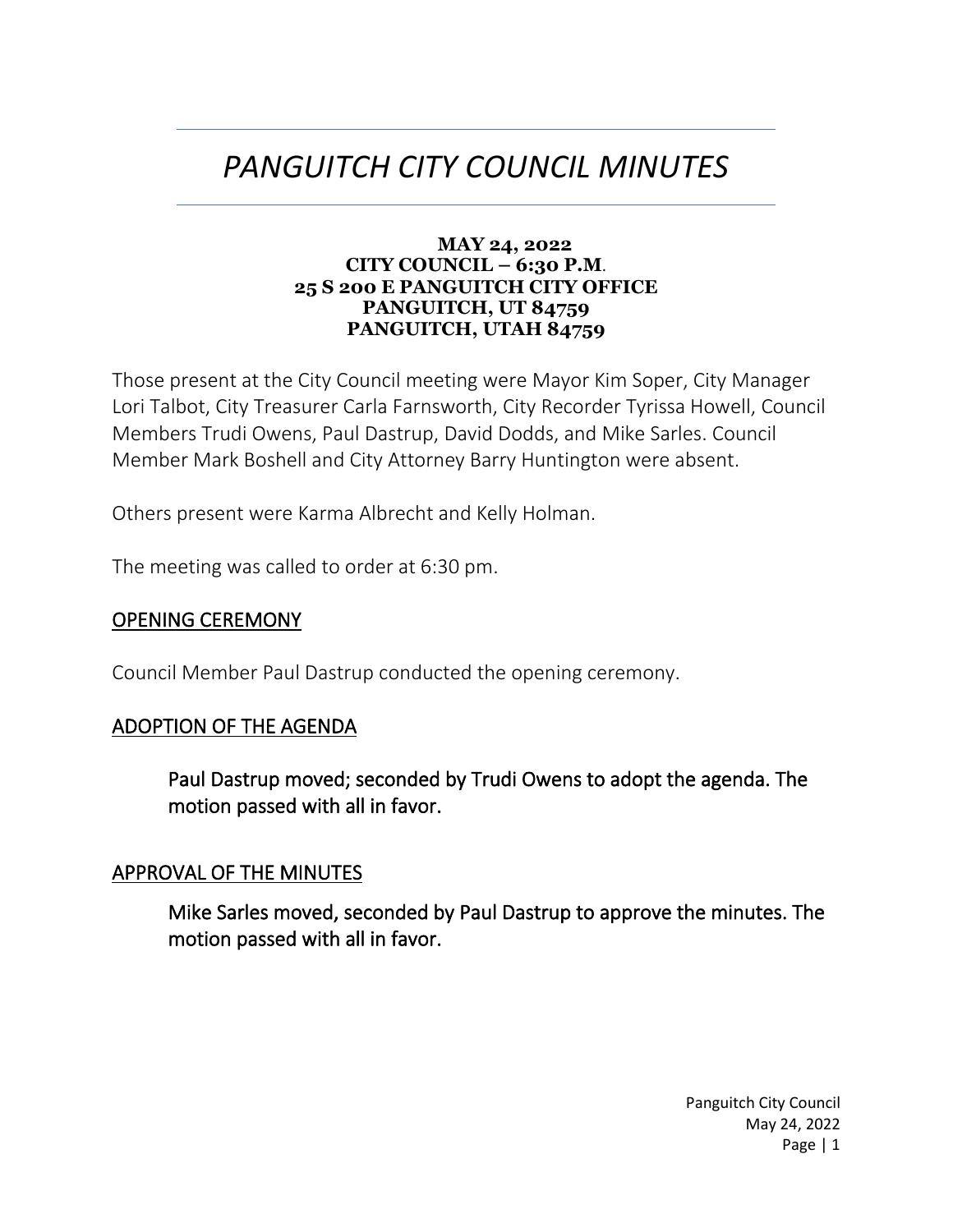# BUDGET UPDATE

City Treasurer discussed with the City Council the budget update. The general funds revenue is at 115% and expenditures is at 68%. The water fund revenue is at 89% and expenditures are at 95%. The sewer fund revenue is at 96% and expenditures are at 64%.

# EVENT UPDATE – KARMA ALBRECHT

City Event Coordinator Karma Albrecht updated the council on the upcoming events. A videographer will be coming on the Sunday of the balloon rally to get videos of Panguitch for advertising. Karma has been working with the hotels, landowners and sponsors to prepare for the balloon rally.

## MEADOWS SUBDIVISION AMENDMENT

Trudi Owens moved, seconded by Paul Dastrup to approve the Meadows Subdivision Amendment. The motion passed with all in favor.

#### ELEMENTARY SOFTBALL/BASEBALL FIELD

At the last school board meeting the softball field was approved with stipulations. The school board will be writing a memorandum of understanding to outline the school boards responsibilities and the city's responsibilities.

David Dodds moved, seconded by Paul Dastrup to move forward with the design of the field and work with the school district to complete and manage the field. The motion passed with all in favor.

## CONDITIONAL USE PERMIT – CHICKENS AT 35 W CENTER

Trudi Owens moved, seconded by Mike Sarles to approve the conditional use permit for chickens at 35 W Center. The motion passed with all in favor.

> Panguitch City Council May 24, 2022 Page | 2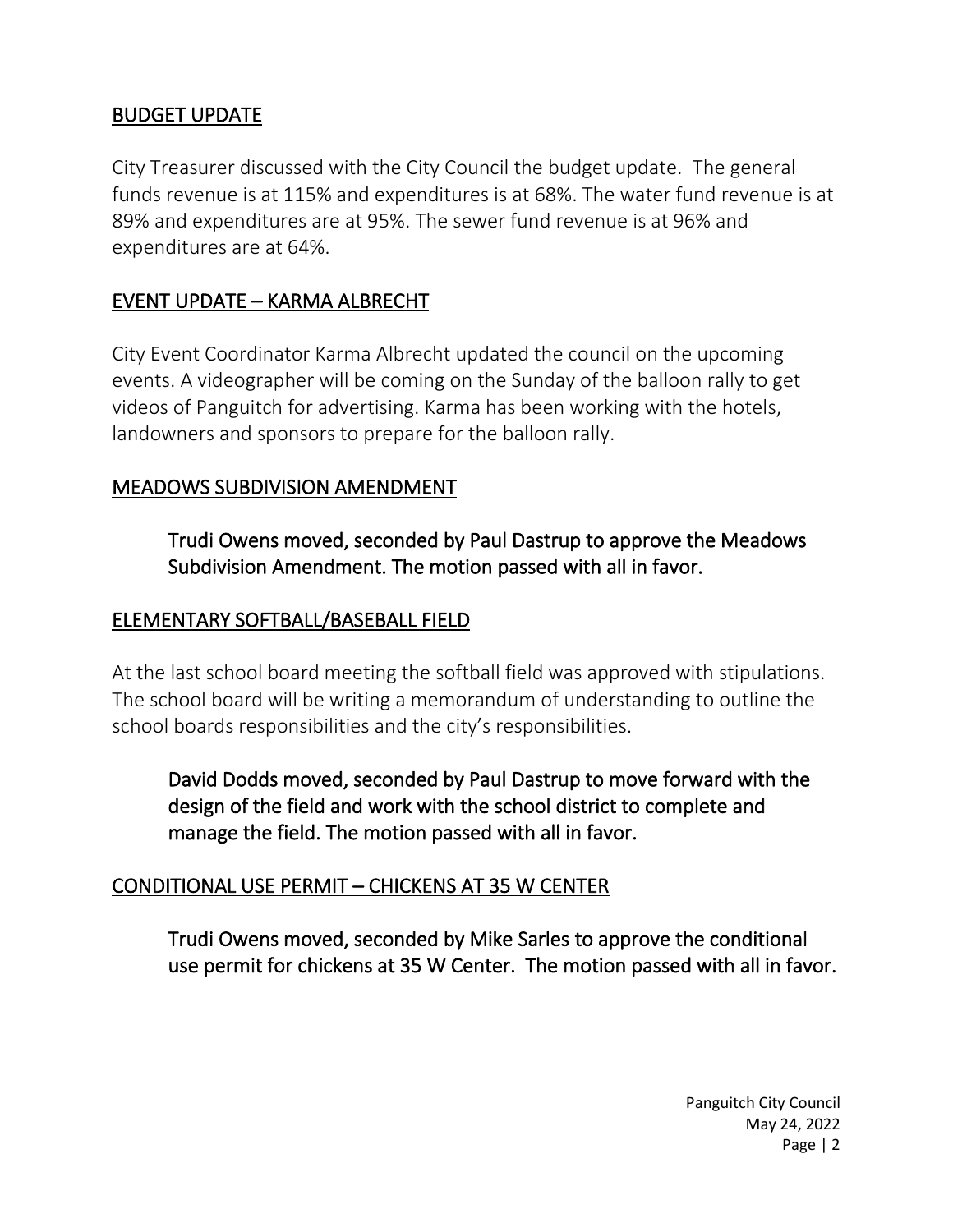# BUSINESS LICENSE – MAIN STREET AUTO SHOP

Mike Sarles moved, seconded by David Dodds to approve the business license for Main Street Auto Shop at 18 North Main Street. The motion passed with all in favor.

## POLICIES AND PROCEDURES MANUAL

The council asked for more time to look at the manual.

## PLANNING AND ZONING, BOARD OF ADJUSTMENTS MEMBER

Dianne Fullmer has resigned from Planning and Zoning committee and Board of Adjustments committee. Tracy Wright is currently on Planning and Zoning and has been asked to be on the Board of Adjustments committee.

Trudi Owens moved, seconded by Paul Dastrup to approve Tracy Wright's appointment to the Board of Adjustments committee. The motion passed with all in favor.

## DEPARTMENT REPORTS/CALENDAR

Marilyn Bulkley Memorial Park – The amphitheater still needs to be completed at the Marilyn Bulkley Park. Concrete is not available.

Commercial Zone Fence – The owner of the Hitch -N- Post would like to build a fence by the sidewalk to provide privacy for his guests. In a commercial zone he can build right on the property line.

Landfill – The land fill did not pass the last inspection.

Springs – The springs are only producing 407 gallon of water a minute. The fences at the springs need to be repaired due to falling trees.